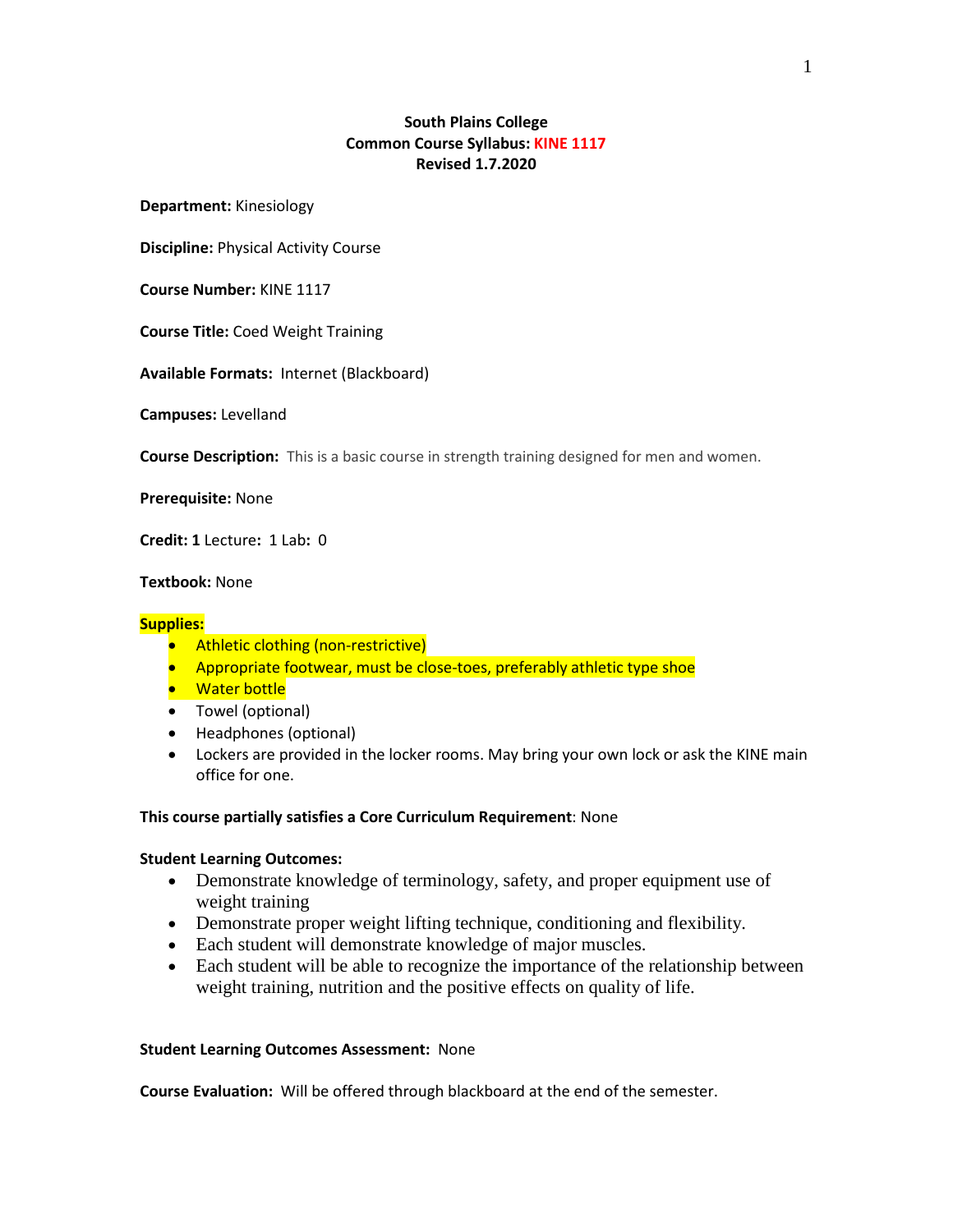## **Grading Policy:**

This class is graded on a **300-point** scale with those points being determined as follows:

- Attendance/Participation: 250 points total
- Final Exam/ Workout: 50 points

# **Attendance Policy:**

Attendance and participation is a major part of this courses grading!

- Each absence will subtract 5 points from your final grade.
- If you are late to class, depending on the amount of time you are late, Instructor will determine if it will be recorded as a tardy or absence. Talk with instructor about late or early attendance if known ahead of time.
- Absences may be excused by the instructor if the student provides a note or proof from a doctor's visit or SPC authorized trip. Any other official business may be considered at the instructor's discretion with proof.
- Drops will be made by the instructor for excessive absences, discipline, and disregard for the class guidelines. It will be the student's responsibility to drop themselves after the administrative drop day.
	- o Six (6) absences will equal a drop in the course
	- o Two week of consecutive absences will equal a drop in the course
- Two (2) or less absences makes the student exempt from the final.
- Final exam/workout will be given during the assigned time of finals week.

*Students are expected to attend all classes in order to be successful in a course. The student may be administratively withdrawn from the course when absences become excessive as defined in the course syllabus.*

*When an unavoidable reason for class absence arises, such as illness, an official trip authorized by the college or an official activity, the instructor may permit the student to make up work missed. It is the student's responsibility to complete work missed within a reasonable period of time as determined by the instructor. Students are officially enrolled in all courses for which they pay tuition and fees at the time of registration. Should a student, for any reason, delay in reporting to a class after official enrollment, absences will be attributed to the student from the first class meeting.*

*A student who does not meet the attendance requirements of a class as stated in the course syllabus and does not officially withdraw from that course by the official census date of the semester, may be administratively withdrawn from that course and receive a grade of "X" or "F" as determined by the instructor. Instructors are responsible for clearly stating their administrative drop policy in the course syllabus, and it is the student's responsibility to be aware of that policy.* 

*It is the student's responsibility to verify administrative drops for excessive absences through MySPC using his or her student online account. If it is determined that a student is awarded financial aid for a class or classes in which the student never attended or participated, the financial aid award will be adjusted in accordance with the classes in which the student did attend/participate and the student will owe any balance resulting from the adjustment.]*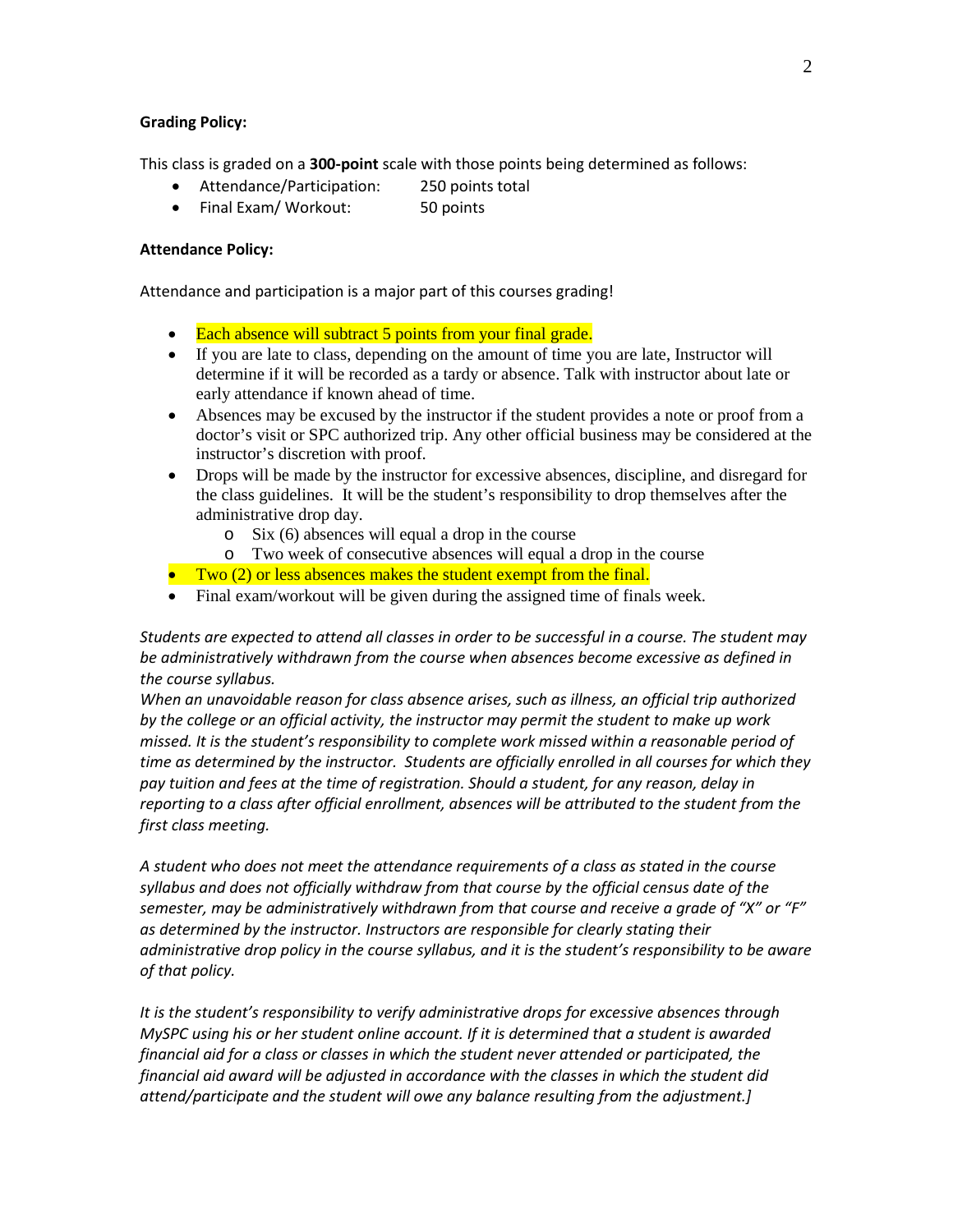**Plagiarism and Cheating:** Students are expected to do their own work on all projects, quizzes, assignments, examinations, and papers. Failure to comply with this policy will result in an F for the assignment and can result in an F for the course if circumstances warrant.

Plagiarism violations include, but are not limited to, the following:

- 1. Turning in a paper that has been purchased, borrowed, or downloaded from another student, an online term paper site, or a mail order term paper mill;
- 2. Cutting and pasting together information from books, articles, other papers, or online sites without providing proper documentation;
- 3. Using direct quotations (three or more words) from a source without showing them to be direct quotations and citing them; or
- 4. Missing in-text citations.

Cheating violations include, but are not limited to, the following:

- 1. Obtaining an examination by stealing or collusion;
- 2. Discovering the content of an examination before it is given;
- 3. Using an unauthorized source of information (notes, textbook, text messaging, internet, apps) during an examination, quiz, or homework assignment;
- 4. Entering an office or building to obtain unfair advantage;
- 5. Taking an examination for another;
- 6. Altering grade records;
- 7. Copying another's work during an examination or on a homework assignment;
- 8. Rewriting another student's work in Peer Editing so that the writing is no longer the original student's;
- 9. Taking pictures of a test, test answers, or someone else's paper.

**Student Code of Conduct Policy**: Any successful learning experience requires mutual respect on the part of the student and the instructor. Neither instructor nor student should be subject to others' behavior that is rude, disruptive, intimidating, aggressive, or demeaning**.** Student conduct that disrupts the learning process or is deemed disrespectful or threatening shall not be tolerated and may lead to disciplinary action and/or removal from class.

**Diversity Statement:** In this class, the teacher will establish and support an environment that values and nurtures individual and group differences and encourages engagement and interaction. Understanding and respecting multiple experiences and perspectives will serve to challenge and stimulate all of us to learn about others, about the larger world and about ourselves. By promoting diversity and intellectual exchange, we will not only mirror society as it is, but also model society as it should and can be.

**Disability Statement:** Students with disabilities, including but not limited to physical, psychiatric, or learning disabilities, who wish to request accommodations in this class should notify the Disability Services Office early in the semester so that the appropriate arrangements may be made. In accordance with federal law, a student requesting accommodations must provide acceptable documentation of his/her disability to the Disability Services Office. For more information, call or visit the Disability Services Office at Levelland (Student Health & Wellness Office) 806-716-2577, Reese Center (Building 8) 806-716-4675, or Plainview Center (Main Office) 806-716-4302 or 806-296-9611.